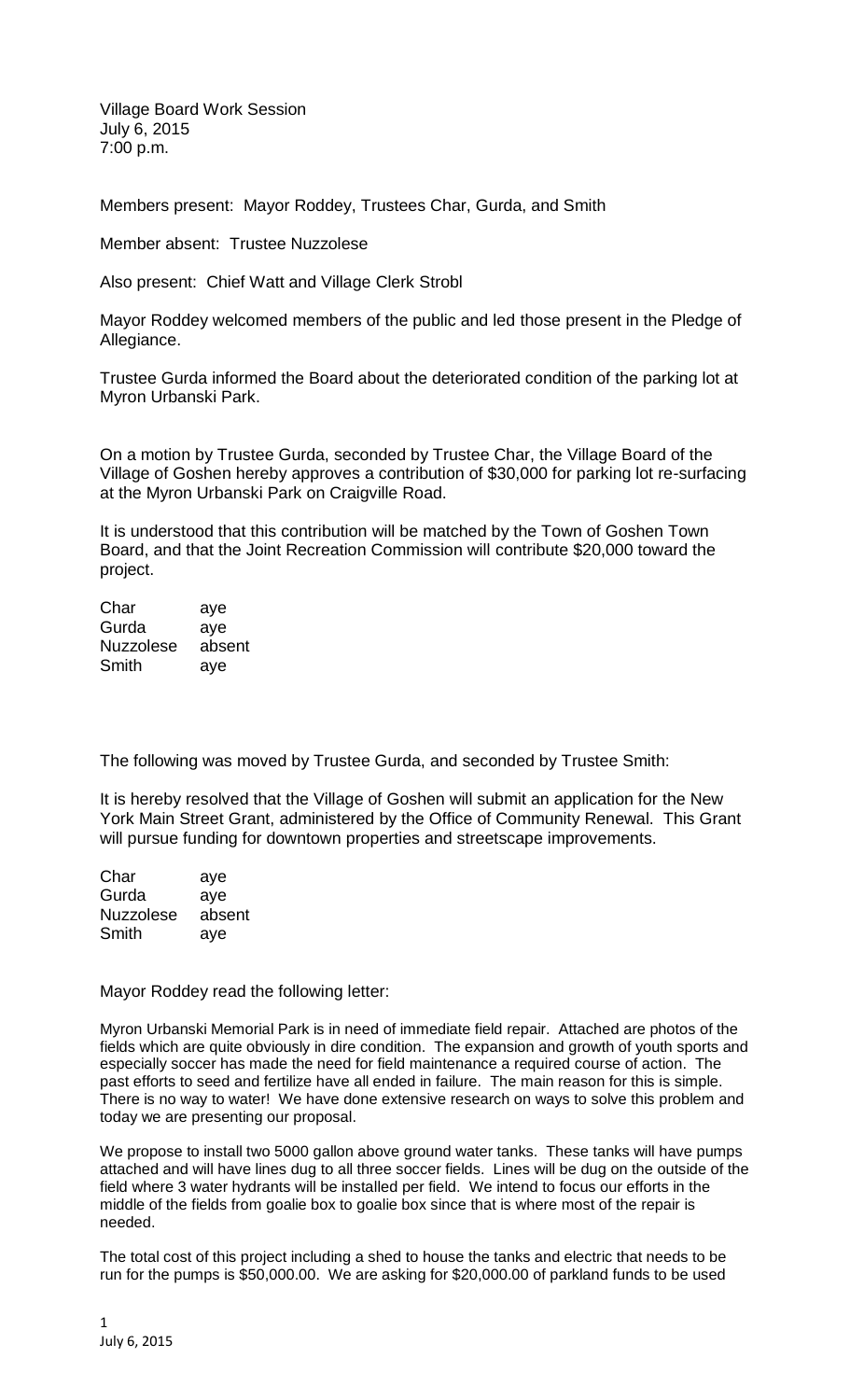from the Town of Goshen and Village of Goshen each. The Goshen Soccer club is offering to invest up to \$10,000.00 to help complete the project.

The Goshen Soccer Club has been a great asset to the children of this community and a very supportive partner at Myron Urbanski Memorial Park. This is not a request but more of an absolute need so we can provide for a safe environment for our children to play on. Please address this issue immediately so we can continue to offer our programs to our community on safe and well maintained fields.

Thank you, Jason Pucci

On a motion by Trustee Char, seconded by Trustee Gurda, the Goshen Soccer Club's request for funding was approved.

Char aye Gurda aye Nuzzolese absent Smith aye

Mayor Roddey read a letter from Goshen In Bloom Chairman Molly O'Donnell, thanking the Village DPW for all the help with the planters throughout the Village.

On a motion by Trustee Gurda, seconded by Trustee Char, Charles F. Hoffmann is hereby appointed to the Full Time duties of Laborer for the Village of Goshen Department of Public Works. In accordance with the current contract between the Village of Goshen and the CSEA, Charles F. Hoffmann will be placed on the 2015/2016 Step One of the pay scale for this title, with an annual salary of \$36,029.

This appointment is effective upon successful completion of a pre-employment physical exam, and pre-employment paperwork; and shall include a probationary period of six months.

Char aye Gurda aye Nuzzolese absent Smith aye

On a motion by Trustee Char, seconded by Trustee Smith, Matthew D. Pascullo is hereby appointed to the Full Time duties of Laborer for the Village of Goshen Department of Public Works. In accordance with the current contract between the Village of Goshen and the CSEA, Matthew D. Pascullo will be placed on the 2015/2016 Step One of the pay scale for this title, with an annual salary of \$36,029.

This appointment is effective upon successful completion of a pre-employment physical exam, and pre-employment paperwork; and shall include a probationary period of six months.

Char aye Gurda aye Nuzzolese absent Smith aye